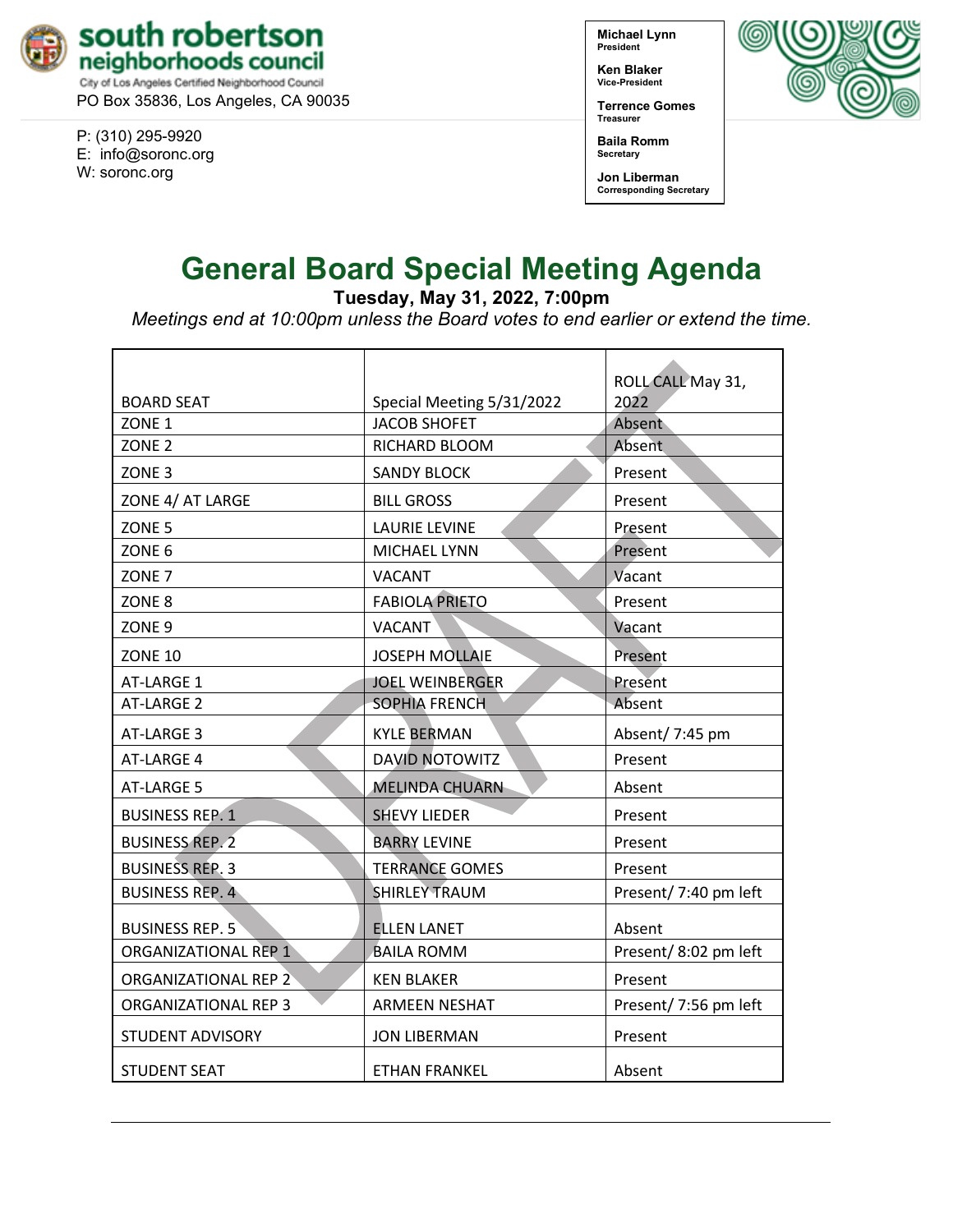- **1. Call to Order: Michael Lynn 7:01 pm**
- **2. Pledge of Allegiance**
- **3. Roll Call: Present- Sandy Block, Bill Gross, Laurie Levine, Michael Lynn, Fabiola Prieto, Joseph Mollaie, Joel Weinberger, David Notowitz, Shevy Lieder, Barry Levine, Terrance Gomes, Shirley Traum, Baila Romm, Ken Blaker, Armeen Neshat, Jon Liberman, Absent: Jacob Shofet, Richard Bloom, Sophia French, Melinda Chuarn, Ellen Lanet, Ethan Frankel**
- **4. New Business**
	- a. Motion for the SORO NC to allocate funding to a special account from Community Improvement Projects and excess funding for tree planting and stump removal for \$20,000

Public Comment: Goat Puppet Moved: Jon Liberman Second: Terrance Gomes Vote: Yes 16 No 0 Abstain 0 Yes: Sandy Block, Bill Gross, Laurie Levine, Michael Lynn, Fabiola Prieto, Joseph Mollaie, Joel Weinberger, David Notowitz, Shevy Lieder, Barry Levine, Terrance Gomes, Shirley Traum, Baila Romm, Ken Blaker, Armeen Neshat, Jon Liberman Absent: Jacob Shofet, Richard Bloom, Sophia French, Kyle Berman, Melinda Chuarn, Ellen Lanet, **Motion Passes**

b. Motion for the SORO NC to approve an NPG of \$4500 for Our Big Kitchen LA, subject to clarification that the Signatory as Secretary has the corporate title to sign the application, and subject to clarification as to that existing SORO NC board members have no conflict of interest

Disclosures: Shevy, Ken, Baila

Shevy Lieder: Recusal. It's her brother-in-law and they have rented space to **OBKLA** 

Ken Blaker: His kids have volunteered at OBKLA and city attorney does not see conflict of interest.

Baila Romm: Made donation to this nonprofit, volunteered, city attorney does not see conflict of interest.

Signatories: Resolved as per Michael Lynn.

Public Comment: Goat Puppet

**Shirley left the meeting @7:40 pm**

Vote: Yes: 11 No: 3 Recusal: 1 Yes: Bill Gross, Laurie Levine, Fabiola Prieto, Joseph Mollaie, Joel Weinberger, David Notowitz, Barry Levine, Baila Romm, Ken Blaker, Armeen Neshat, Jon Liberman No: Sandy Block, Michael Lynn, Terrance Gomes Recused: Shevy Lieder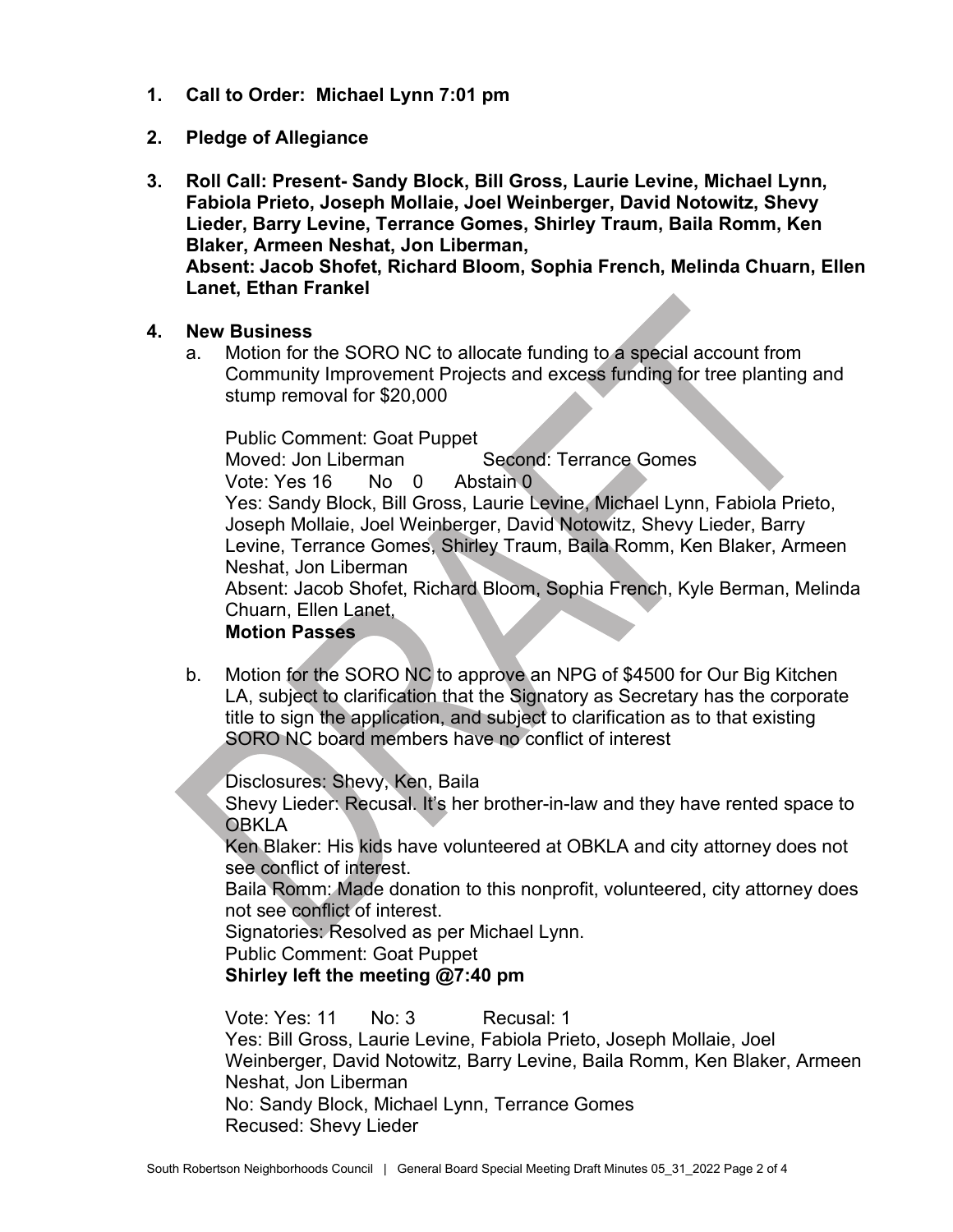Absent: Jacob Shofet, Richard Bloom, Sophia French, Kyle Berman, Melinda Chuarn, Shirley Traum, Ellen Lanet, Ethan Frankel **Motion Passes**

c. Motion for the SORO NC to Fund \$600 for a weatherproof Bulletin Board and a Plaque for the Robertson Recreation Center

## **Shevy Rejoined the meeting 7:47 pm Kyle Berman joined the meeting at 7:54 pm 7:56 Armeen Neshat left the meeting**

Public Comment: Goat Puppet, Sharon Brewer, (Gift of Public Funds) Moved: Jon Liberman Second: Barry Levine

Amendment: Moved: Michael Lynn Second: Joel Weinberger

SORO NC to Fund **up to \$600** for a weatherproof Bulletin Board and a Plaque for the Robertson Recreation Center Moved: Michael Lynn Second: Joel Weinberger Vote: Yes 14 No 0 Abstain 0 Ineligible 1

Yes: Sandy Block, Bill Gross, Laurie Levine, Michael Lynn, Fabiola Prieto, Joseph Mollaie, Joel Weinberger, David Notowitz, Shevy Lieder, Barry Levine, Terrance Gomes, Shirley Traum, Baila Romm, Ken Blaker, Armeen Neshat, Jon Liberman

Ineligible: Kyle Berman

Absent: Joseph Shofet, Richard Bloom, Sophia French, Melinda Chuarn, Shirley Traum, Ellen Lanet, Armeen Neshat,

## **Amendment: Remove the word plaque**

SORO NC to Fund up to \$600 for a weatherproof Bulletin Board for the

Robertson Recreation Center.<br>Moved: Bill Gross Second: Terrence Gomes Vote: Yes 12 No 0 Abstain 2 Ineligible 1

Yes: Sandy Block, Bill Gross, Laurie Levine, Michael Lynn, Fabiola Prieto, Joseph Mollaie, Joel Weinberger, David Notowitz, Shevy Lieder, Barry Levine, Terrance Gomes, Ken Blaker,

Abstain: Baila Romm, Jon Liberman

Ineligible: Kyle Berman

Absent: Joseph Shofet, Richard Bloom, Sophia French, Melinda Chuarn, Shirley Traum, Ellen Lanet, Armeen Neshat

## **Baila Romm left at 8:02 pm**

Amendment: Motion to approve up to \$550.00 for a weatherproof bulletin board at the Robertson Recreation Center. Moved: Second: Yes: 13 No: 0 Ineligible: 1